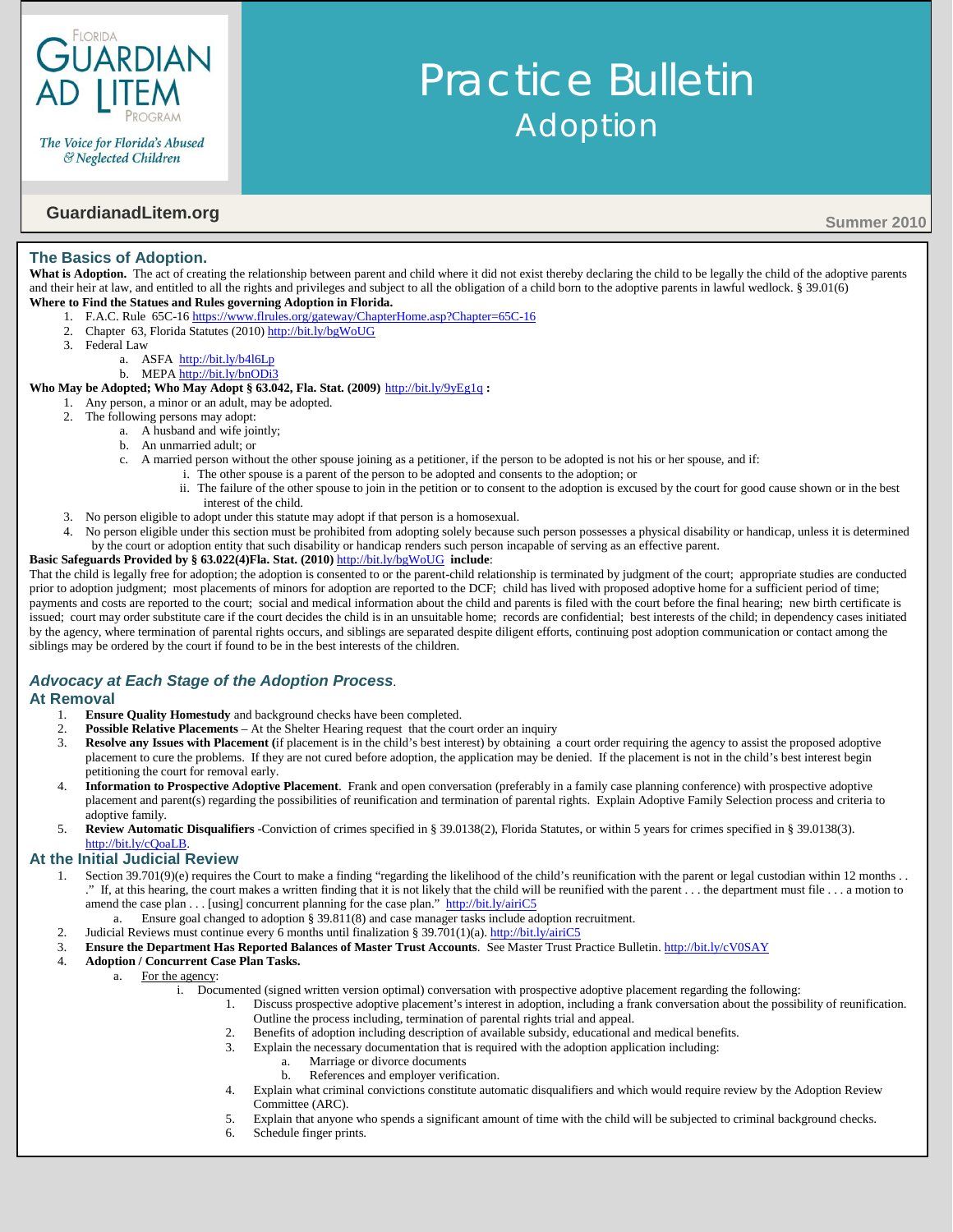- 7. Hold a "adoptive" quality staffing to assess the home and its potential to be approved as an adoptive home. Provide services to address concerns.
- 8. Begin gathering information for child study—every detail of the child's developmental, medical, family, psychological history, heredity, and physical history must be collected and recorded in the child study. F.A.C. 65C-16.002(7). <https://www.flrules.org/gateway/ChapterHome.asp?Chapter=65C-16> Note that the psychological expires after 12 months and the physical must be completed within six months of adoptive placement.
- ii. If child is NOT in adoptive placement:
	- 1. Provide written documentation of all efforts at locating an adoptive placement including asking current custodian and locatable family members about possible placement.
- For the prospective adoptive placement:
	- i. Attend as many court hearings as possible.
	- ii. Begin gathering documents required for the adoption application such as marriage and divorce papers, employment verification, and references.
	- iii. Notify the agency of any additional members to the household and make them available for background checks.

#### **Filing TPR Petition / Parental Consent § 39.8055 and § 39.806**

- 1. A TPR may be filed if there is clear and convincing evidence that one of the grounds in 39.806 (1)(a)-(l) exist or it may be expedited (no reasonable efforts) if grounds (e)-(l) exist. <http://bit.ly/axl9WC>
	- a. TPR is filed within 60 days of last Judicial Review § 39.802; Expedited TPR § 39.806 <http://bit.ly/axl9WC>
		- b. Diligent Search of Putative Father Registry § 63.165[. http://bit.ly/blag9J](http://bit.ly/blag9J)
- 2. Parental Consent Rule 8.500(g). Parents may consent to TPR at any time (in writing or orally).

# **At the Final Judgment of Termination**

- 1. Set a date certain for the filing of proposed order or for entry of judgment.
- 2. Ensure that TRIAL attorney has filed designation and directions before appellate attorney is appointed.
- 3. Ask for a certified copy of the final judgment.
- 4. Final judgment of dependency and TPR must contain dates of hearing.

### **From Entry of Final Judgment or End of Appellate Process**

- 1. Completion of adoption application and follow through by prospective adoptive placement documents, current physicals, finger prints, etc.
	- 2. Adoptive Family Selection
		- a. **Grandparents**. Court must give grandparents' application first priority F.A.C. 65C-16.002(a).
		- b. **Other relatives** must be evaluated to determine suitability through an adoptive homestudy F.A.C. 65C-16.002(b).
		- c. **Current custodian** must be evaluated to determine suitability through an adoptive homestudy F.A.C. 65C-16.002(c). Current custodian may be excluded if the current custodian is unwilling to adopt the child's sibling and it is in the best interest of the siblings to be kept together or if the current custodian has returned other adoptive children to the department or has arranged for some other out-of-home informal long-term placement for a previously adopted child. F.A.C. 65C-16.002(c)1-2.
		- d. **Siblings**. Agency must consider placing siblings together whenever possible. F.A.C. 65C-16.002(4). Adoptive parents of previously placed siblings shall be given the opportunity to adopt the sibling and shall be given the same consideration as other relatives. If considering placing siblings separately the agency must: staff the case, must be approved in writing and documented, prepare memorandum, describing efforts made to keep the siblings together and an assessment of the short term and long range effects of separation on the children. The memorandum must also include a description of the plan for future contact between the children if separation is approved.
		- e. **Indian Child Welfare Act** See previous training and practice aids on the Guardian ad Litem website (www.GuardianadLitem.org)

#### 3. Evaluation of Applicants

- a. Factors that agency must consider (no order of preference, all must be considered):
	- i. child's choice; willingness to adopt sibling group; commitment to value racial or ethnic heritage; child rearing experience; marital status (no preference for married families but agency shall give "particularly careful evaluation" to couples married less than 2 years); residence; income; housing; health; other children in family; working parents; department or CBC employees; criminal history/background screen, and references F.A.C. 16C-16.005(3)(a)-(o)
		- 1. abuse hotline record and criminal checks must be conducted on all household members who are 12 and over. F.A.C. 65C-16.007  $(1)(a) & (2)$ .
		- 2. Federal background checks (NCIC) must be conducted on all prospective adoptive placements, checks are good for 5 years for foster parents and relatives, only 1 year for all other placements. F.A.C. 65C-16.007(3).
		- 3. All placements must have current state and local checks and these checks are only good for 90 days. F.A.C. 65C-16.007(3).
	- ii. Criteria must be reconsidered for families who adopt again.
- 4. Internal Agency Staffings: Match and Separation of Siblings
	- Separation of Siblings Staffings: agency is required to staff the case as a team and consider the emotional ties existing between and among siblings and the degree of harm which each child is likely to experience as a result of separation. The positives and negatives must be considered with at least one member of the team assigned to defend the position of placing the siblings together. F.A.C. 65C-16.002(4).
	- b. Match Staffings
		- i. Case Reviews: agency is required to meet *at least quarterly* to discuss and assess the needs of waiting children and available families. F.A.C. 65C-16.002(2)(b).
		- ii. If the agency has to make a decision between a current custodian who is a foster parent and a relative, the agency must consider the following: 1. Attachment
			-
			- 2. Kinship<br>3. Permane Permanence F.A.C. 65C-16.002(5)(a)-(c)
		- iii. Guardian ad Litem should work with Agency to ensure notice and participation in staffings
- 5. Appropriateness Hearing
	- a. Best Interest Standard
		- b. Expert testimony may be necessary
- 6. Adoption Review Committee (ARC)
	- a. ARC must consist of at least 3 persons and one member shall be a department staff person, preferably with adoption experience when issue before ARC involves criminal or abuse history. F.A.C. 65C-16.005(9).
	- b. Cases that must be referred to the ARC:
		- i. Health issue
		- ii. Abuse History
		- iii. Criminal History (Note that cases where conviction of crime specified in § 39.0138(2) or § 39.0138(3) if within 5 years, there is an automatic denial and case will not go before ARC). <http://bit.ly/9IPiJR>
		- iv. Foster parent issues (supervision concerns or violations of licensing standards). F.A.C. 16C-16.005(a)(1)-(5).